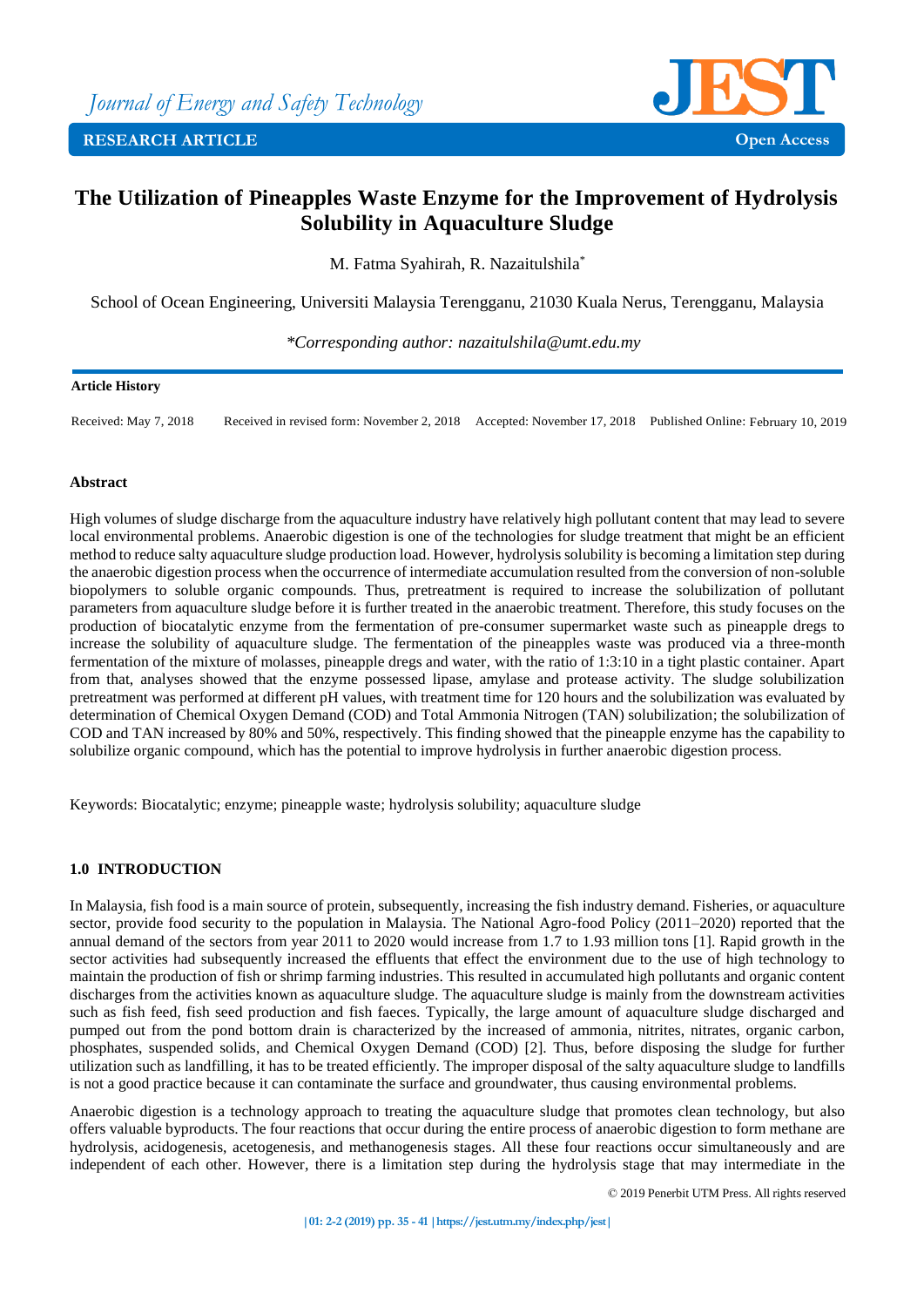#### **M. Fatma Syahirah & R. Nazaitulshila / JEST – Journal of Energy and Safety Technology. vol. 1, no. 2-2 (2019): <sup>35</sup> - <sup>41</sup>**

conversion of non-soluble biopolymers to soluble organic compounds in the digestion. Various pretreatment technologies have been developed in recent years to improve the sludge hydrolysis solubility such as chemical, thermal and biological pretreatments. Chemical and thermal pretreatments require high operating and handling costs. According to Im et al. [3], the biological method is preferred because it is considered as an environmentally-safe treatment. In addition, the presence of specific exoenzyme added to a system and several enzymatic pretreatments were believed to ensure the hydrolysis and degradation steps [4]. The biological method by enzymatic pretreatment has been reported to be an effective pretreatment to reduce the limitation in hydrolysis solubility and enhance the efficiency of anaerobic digestion of dairy wastewater, waste activated sludge, slaughterhouse wastewater, and sewage sludge [5-8]. Basically, the aquaculture sludge has the potential to be a resource recovery in anaerobic treatment, as well as reported from previous studies because the concepts and issues are similar. Nevertheless, there was a lack reported on the solubilization of the enzymatic pretreatment on aquaculture sludge.

To achieve a high degree of degradation, most studies done on the use of commercial hydrolytic enzyme were found to be high in cost and complicated, where some chemicals needed to be added for pretreatment which may lead to environment pollution. Thus, in this study, the pineapples waste, also known as pineapple enzyme, was preferred due to it being low cost, abundantly available and environmentally friendly, instead of using the commercial enzyme. This enzyme has an important role to achieve a high degree of degradation and act as a catalyst to speed up the reaction, similar to the commercial enzyme. Furthermore, the enzyme not only acts as additives to treat specific pollutants in wastewater, but also reduces the disposal of solid waste generated. Previous study has developed the enzyme bioproduct solution by fermentation of using organic solid waste, molasses and water, namely, the garbage enzyme [9]. Several studies have discovered the use of the enzyme bioproduct from organic waste to treat the synthetic grey water and domestic wastewater to reduce the pollutant content, and higher removals of ammonia nitrogen and phosphate were obtained from their findings [10,11].

In this study, the utilization of the pineapples waste as enzyme was studied. The biocatalytic of the enzyme was determined by identifying the biocatalytic properties at different conditions of the enzyme's pH. This study will focus on the potential of the enzyme produced from the pineapple waste as enzymatic pretreatment in hydrolysis solubility of aquaculture sludge.

## **2.0 METHODOLOGY**

This section discusses the methodology and materials selection that were applied throughout this experiment or study.

### **2.1 Production and Characterization of Pineapple Enzyme**

The pineapples waste was collected from local supermarket residues near the Kuala Terengganu area. The pineapples waste was put in a 2-liter airtight container along with the molasses and water. To produce the pineapple enzyme solution, the molasses, pineapples waste and water were mixed with a ratio 1:3:10, respectively, for period of three months for the fermentation process. The airtight container was labelled as pineapple enzyme and placed in a cool and dry area at room temperature. The gas formation during the fermentation was released daily for the first month and for the next two months, the gas released was once a month. After three months of fermentation, the solution of the enzyme was filtered and centrifuged at 3000 rpm for 30 minutes and stored at 4℃ prior to its use. The characterizations of the pineapple enzyme were conducted based on parameters such as pH, total solid (TS), volatile solid (VS), total suspended solid (TSS), volatile suspended solid (VSS), COD, and Total Ammonia Nitrogen (TAN) as a standard procedure [12].

### **2.2 Biocatalytic Activity of Pineapple Enzyme**

In this present study, the biocatalytic activities of enzyme lipase, amylase and protease at two conditions of pH (3.5 and 7.0) were determined. This is due to presence of high amount of carbohydrates, proteins and lipids in the aquaculture sludge, which can be degraded by enzyme lipase, amylase and protease, respectively.

# **2.2.1 Lipase Activity**

The pineapple enzyme solution was prepared triplicate and adjusted to the pH of 3.5 and 7.0 with added sodium citrate buffer and phosphate buffer, respectively. The lipase activity was determined by using the method by Pandey with a few modifications, where the mixture contains 0.05 ml of pineapple enzyme and 0.95 ml of substrate (1:9 of 3.0Mm p-NPPin 2 propanol, 0.4% Triton X100 and 0.1% Arabic gum) [13]. Then, it was incubated at 37℃ for 20 minute and read using the UV/VIS spectrophotometer with absorbance at 440 nm. The lipase activity was expressed as the amount of release of 1 mole of p-nitrophenol per minute of tyrosine equivalent per minute.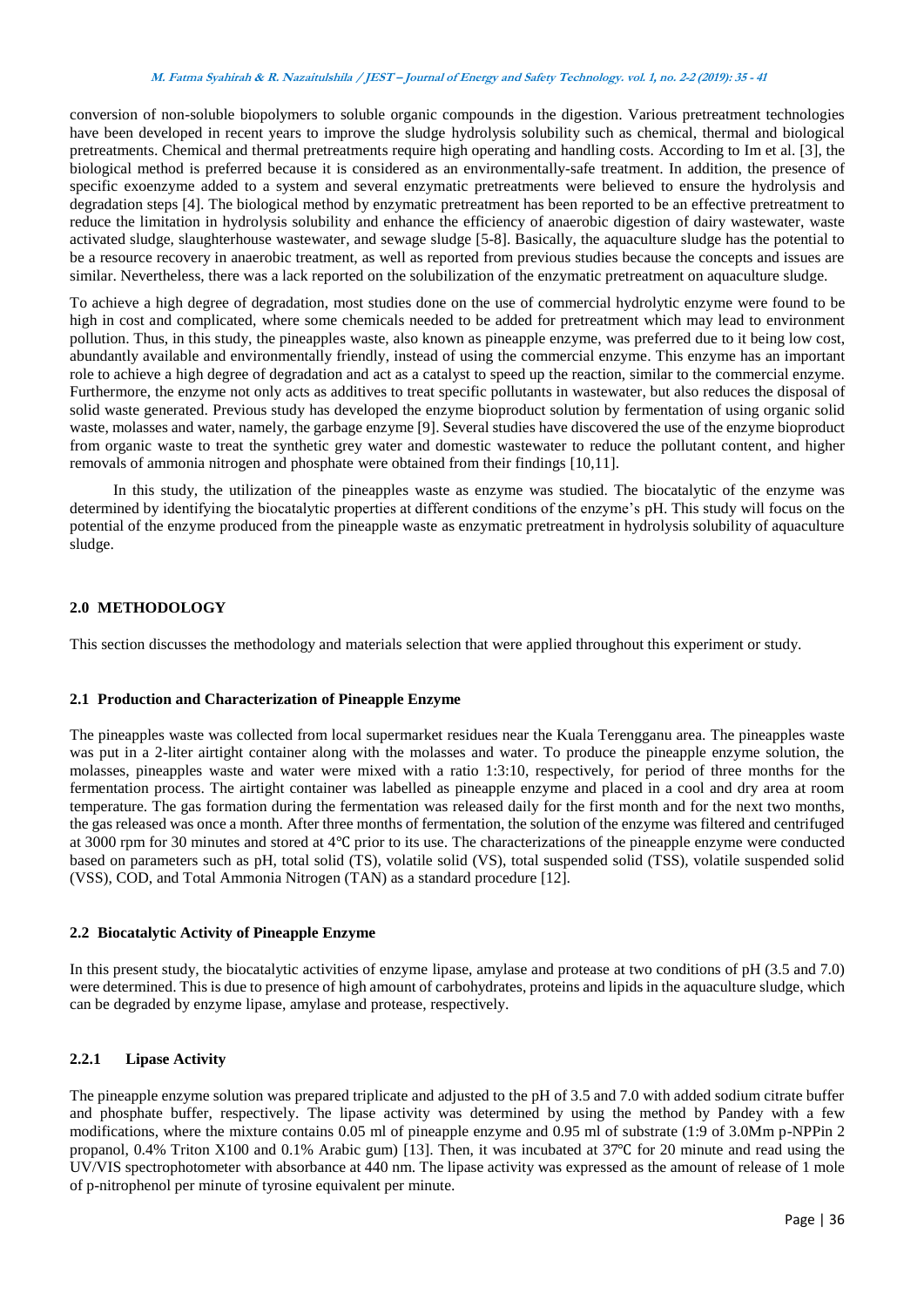# **2.2.2 Amylase Activity**

The pH of pineapple enzyme was adjusted at two conditions of pH, which are 3.5 and 7.0, by adding the sodium citrate buffer and phosphate buffer, respectively. The enzymatic assays were run triplicate. Amylase activity was measured by adapting the procedure used by Benfeld with little modifications to it [14]. The mixture of 0.50 ml of pineapples enzyme and 0.50 ml of 1.0% of starch solution was incubated at 25℃ for 10 minutes. Then, 1 ml of dinitrosalicylic acid color reagent was added. The mixture is then incubated in a boiling water bath for 5 minutes to allow reaction, and to cool to room temperature; the absorbance was read at a wavelength of 540 nm.

### **2.2.3 Protease Activity**

The pineapple enzyme was adjusted into preferable pH, which are 3.5 and 7.0. Then, the sodium citrate buffer and phosphate buffer were adjusted until they reached the pH of 3.5 and 7.0, respectively. The protease assays were run in triplicate. The protease activity was analyzed by mixing 1 ml of pineapple enzyme with 1 ml of 2% of casein solution and pre-warmed for 10 minutes to allow reaction. Then, about 2 ml of trichloroacetic acid solution was added and incubated at 35℃ for 10 minutes. The mixtures were centrifuged at 3000 rpm. Then, about 1 ml of the clear supernatant was collected after the centrifugation of the mixtures, and then dissolved with 5 ml of sodium carbonate (Na<sub>2</sub>CO<sub>3</sub>) solution and 1 ml of Follin phenol reagent, following the procedure used by Lowry [15]. The mixtures were prepared and the absorbance value was measured at a wavelength of 660 nm using the UV/VIS spectrophotometer. The specific activity of protease was expressed as the amount of enzyme that releases 1 mg of protein by using casein as substrate equivalent per minutes.

### **2.3 Sampling of Aquaculture Sludge**

The aquaculture sludge was collected from the pond bottom of a shrimp hatchery located in Setiu, Terengganu, and kept for 4℃. The characteristics of the aquaculture sludge were analyzed according to the standard method, namely, pH, TS, VS, TSS, TDS, VSS, COD, and TAN as shown in Table 1.

| <b>Parameter</b>               | <b>Units</b> | <b>Value</b>               |
|--------------------------------|--------------|----------------------------|
| pH                             |              | $6.50 \pm 0.2^{\rm a}$     |
| Total Solid (TS)               | $\%$         | $5 \pm 0.1^{\circ}$        |
| Volatile Solid (VS)            | $\%$         | $39 \pm 0.2^{\rm a}$       |
| Total Suspended Solid (TSS)    | mg/1         | $57,450 \pm 17.0^{\circ}$  |
| Total Disolved Solid (TDS)     | mg/1         | $705,717 \pm 10.4^{\circ}$ |
| Volatile Suspended Solid (VSS) | mg/1         | $27,434 \pm 10.4^{\circ}$  |
| Chemical Oxygen Demand (COD)   | mg/1         | $17,480 \pm 17.9^{\circ}$  |
| Total Ammonia Nitrogen (TAN)   | $mg/l NH3-N$ | $110 \pm 0.6^{\circ}$      |

**Table 1.** Characteristic of Aquaculture sludge

<sup>a</sup> Standard Deviation (SD) from the triplicated experiment

# **2.4 Pretreatment of Aquaculture Sludge by Using Pineapple Enzyme**

The pretreatment of aquaculture sludge was conducted to determine the potential of pineapple enzyme on the solubilization of sludge. For the pretreatment of sludge, about 20 ml of the pineapple enzyme solution was diluted with a 200 ml of ultrapure water to obtain 10% concentration of the enzyme. The pH of the pineapple enzyme solution was adjusted to pH 3.5 and 7.0 with added sodium citrate buffer and phosphate buffer, respectively. The adjusted pH of the enzyme performed in triplicate. Then, to each of the adjusted pH of pineapple enzyme, about 170 ml of aquaculture sludge was added and used for the pretreatment. For control, only 200 ml of the aquaculture sludge was added. The pretreatment of the sludge was incubated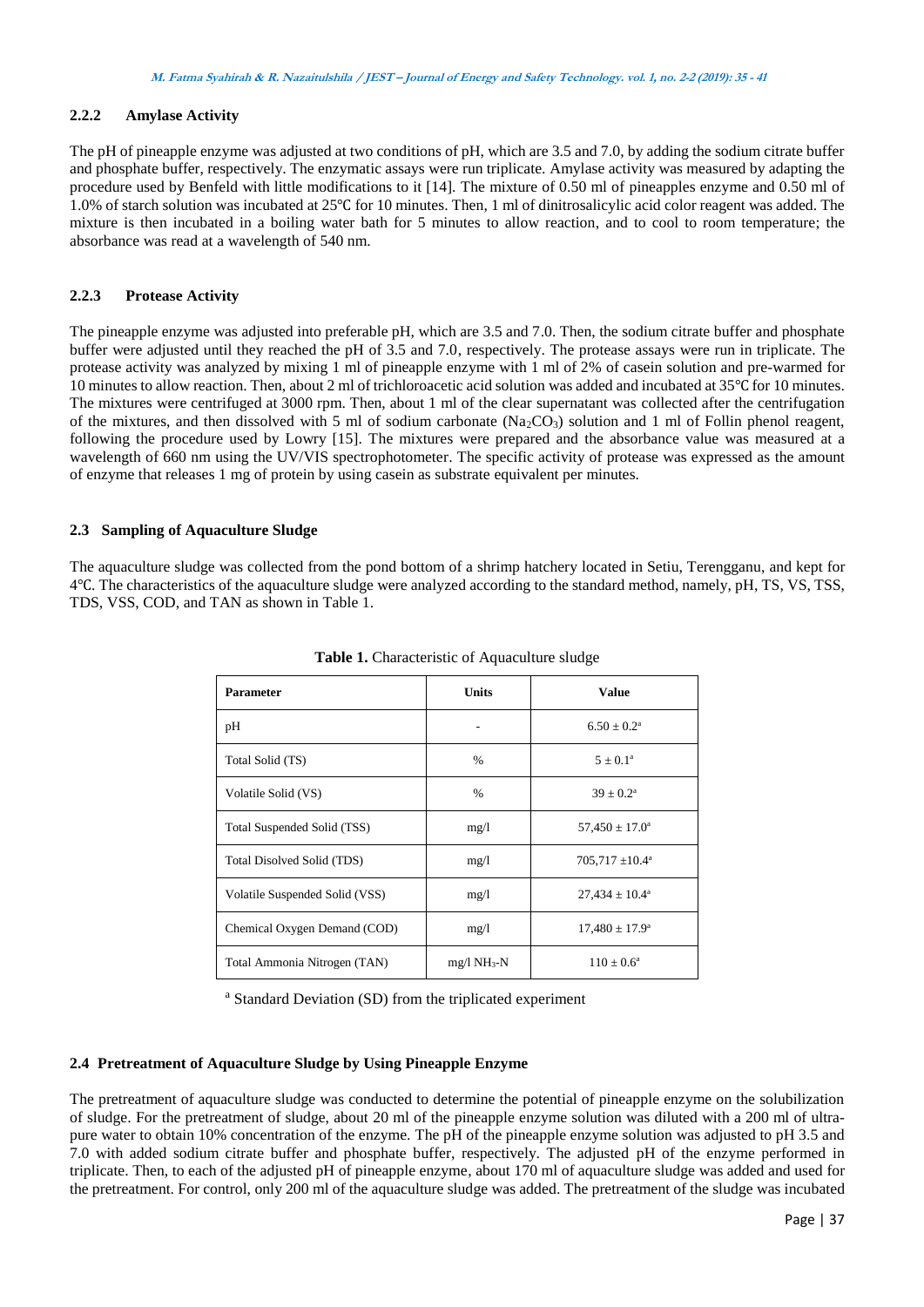in the water bath shaker at agitation 150 rpm by maintaining the temperature 35-37℃ for 5 days (120 hour). The solubility of the sludge was evaluated by determining the TSS and VSS removal efficiencies, and COD and TAN solubilization after treatment.

### **3.0 RESULTS AND DISCUSSION**

### **3.1 Biocatalytic Activity of Pineapple Enzyme**

Biocatalytic activity was determined to evaluate the potential of pineapple enzyme under two pH conditions and as biocatalysis in enzyme reaction. The biocatalytic activity of the pineapple enzyme was determined and the results obtained are illustrated in Figure.1. The pineapple enzyme possessed protease, amylase and lipase activities. As shown in Figure 1, the protease activity at pH 7.0 is higher compared to that at pH 3.5.



**Figure 1**: Biocatalytic activity of protease, amylase and lipase with different pH values

According to Arun & Sivashanmugam [9], the biocatalytic activity of protease was able to link tightly to a specific shape of enzyme and its active site of chemical properties, where the alteration of the ionic bond tend to reduce the catalytic function, causing the activity to be higher at pH 7.0. For the amylase activity, different results were obtained for protease and lipase activities, where the pineapple enzyme at pH 3.5 has higher amylase activity, but lower for pH 7.0. This might due to the catalytic property of amylase that is considered to be acidic in nature and an appropriate condition for the enhancement of the enzyme activity. As seen from the results, the lipase activity was slightly higher under both conditions of the pH (7 and 3.5). The results obtained from this study presented for the pineapple enzyme at pH 7.0 showed higher activity compared to at pH 3.5. The pineapple enzyme at pH 7.0 was reported to be the optimal pH for lipolytic activity, similar with the findings from Arun & Sivashanmugam [16]. Lipase activity is usually stable in the pH range of 2.0–9.0 at room temperature [17]. In addition, the structure of the lipase enzyme consists of alkyl groups on the surface, which is known as strongly hydrophobic, causing the lipase activity to be slightly higher for both pH (3.5 and 7.0) [18]. This maximum biocatalytic activity of enzyme was able to degrade high amount of fat and lipid in the sludge.

#### **3.2 TSS and VSS Removal Efficiency**

The efficiency of the pretreatment of aquaculture sludge can be predicted based on TSS and VSS removal. TSS and VSS are important to quantify the particulate solid and inorganic solid in the sludge. The effect of pretreatment with pineapple enzyme with pH 3.5 and 7.0 on TSS and VSS removal is shown in Figure 2(a) and Figure 2 (b), with 120 hours pretreatment time. As illustrated in Figure 2(a), TSS removal increment for pineapple enzyme at pH 3.5 and 7.0 was found to be 47% and 55%, respectively. At pH 7.0, it seemed to be higher compared to at pH 3.5. This might due to the presence of organic acid released during the fermentation process that disrupted the extracellular polymeric substance (EPS) in the sludge matrix, causing the cleavage of the cell wall [19]. The sludge structure was destroyed and the organic soluble compound formed into a more soluble compound [20]. Furthermore, the protease activity of the pineapple enzyme at pH higher than 7.0 had triggered the hydrolysis solubility of protein in the sludge. Thus, the TSS and VSS removal efficiencies were found to be higher due to the reduction of solid particulate content in the sludge.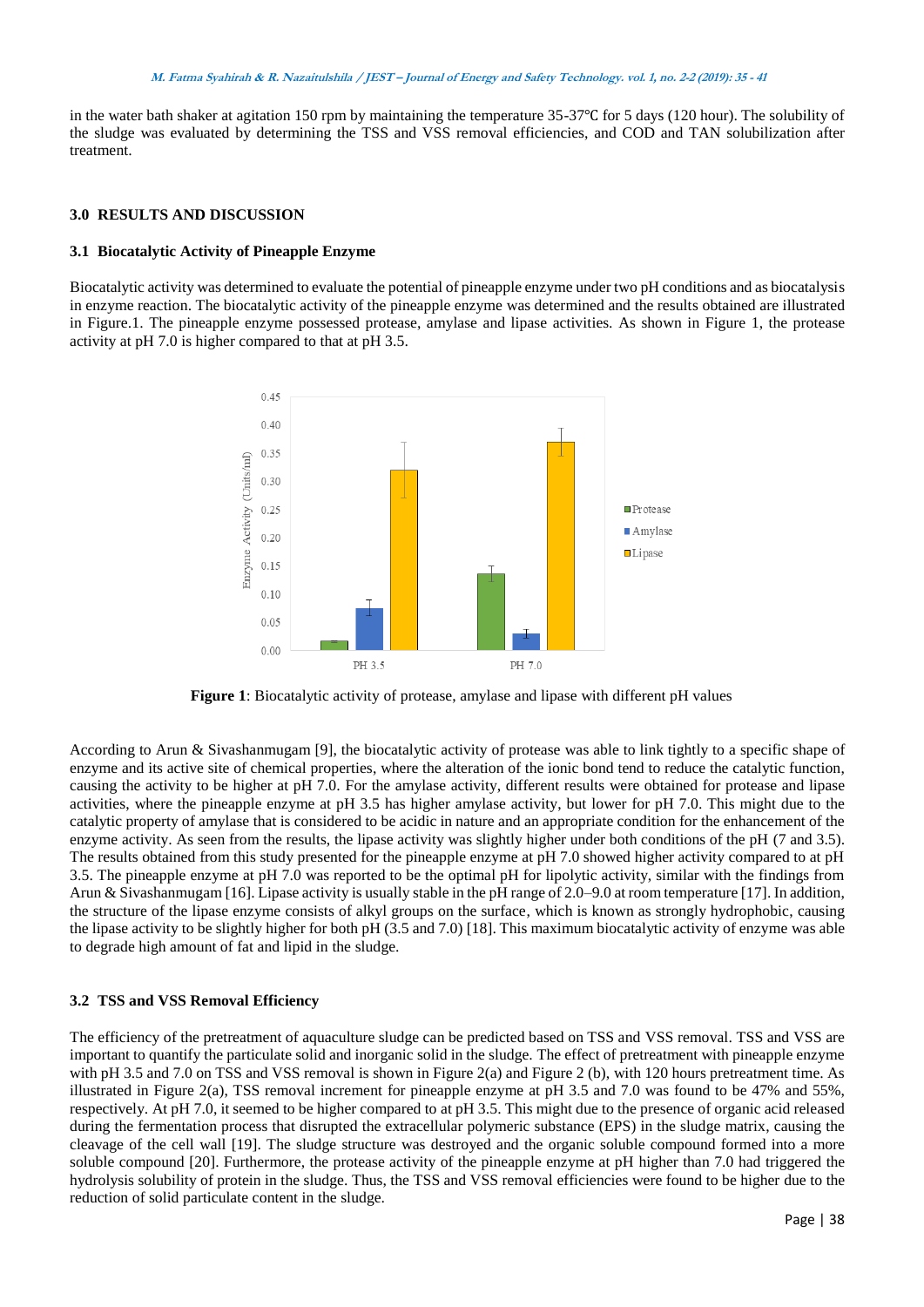#### **M. Fatma Syahirah & R. Nazaitulshila / JEST – Journal of Energy and Safety Technology. vol. 1, no. 2-2 (2019): <sup>35</sup> - <sup>41</sup>**



**Figure 2 (a):** TSS removal efficiency **Figure 2 (b):** VSS removal efficiency

#### **3.3 Solubilization of Aquaculture Sludge**

In order to further improve the biodegradability of the digestion, COD and TAN are important indexes due to the high amount of organic substance found in the aquaculture sludge. The sludge solubilization was analyzed based on COD and TAN solubilization. COD and TAN are determined to evaluate the insoluble organic substance to form into soluble organic substances. Both COD and TAN were analyzed at two different pH of the enzyme, which are pH 3.5 and pH 7.0. From the result observed in Figure 3, the COD solubilizations with treated sludge with pH 3.5 and 7.0 were found to be 84% and 83%, respectively. The hydrolytic of the enzyme degrade the sludge cause increased the COD solubilization and indicated that the organic particle has been solubilized. However, the result obtained for both pH (3.5 and 7.0) of the pineapple garbage enzyme showed no significant difference on the COD solubilization. The findings of this study showed that both pH (3.5 and 7.0) of the enzymes could be applied in the enzymatic pretreatment. The reaction of hydrolytic enzyme of this study was able to hydrolase and break down the insoluble organic substances into soluble organic substances of sludge at both conditions of enzyme's pH. However, according to Sabu, Kiran, & Pandey [21], the activity of the enzyme at pH 3.5 is unstable because the nature of the amino acid at the active site of the enzyme undergoes protonation and deprotonation that ionizes the amino acid and alters the ionic bonds, causing the enzyme to become inactive. However, according to this finding, it might due to higher organic acids as carbon sources found in the pineapple enzyme solution were produced from the ripe pineapple fruits that helped the solubilization of enzyme at pH 3.5 [22].



**Figure 3**: COD solubilization of aquaculture sludge with pineapple enzyme at pH 3.5 and 7.0

As shown in Figure 4, the TAN solubilization increased with treatment time for both pH of garbage enzymes (pH 3.5 and 7). This is because the hydrolytic enzyme reaction occurs to solubilize the organic ammonia, nitrogen and ammonium into a more soluble form [23]. However, present study showed that pH 3.5 has higher TAN solubilization of treated sludge compared that obtained at pH 7.0. Different with previous study Arun & Sivashanmugam [16], pineapple enzyme used at pH 7.0 show highest TAN solubilization of treated waste activated sludge compared with pH 3.5. This might be due to the acidic nature of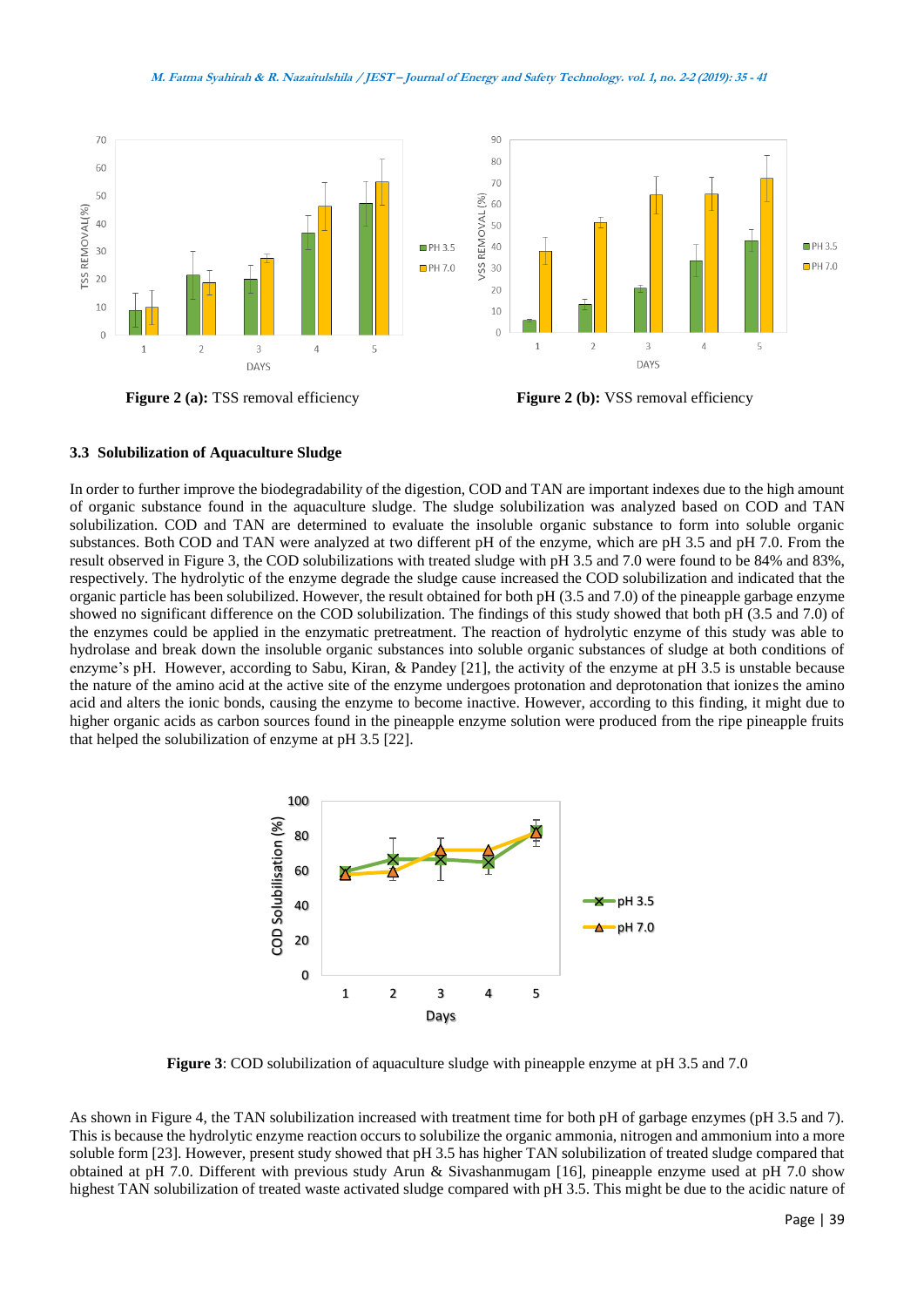the enzyme solution added that contained carbon sources produced during fermentation, where it that able to break down the nutrient into a more soluble and simple form [24]. These findings suggest that there could be further improvement of hydrolysis solubility for biogas production via the anaerobic digestion process.



**Figure 4**: TAN Solubilization on aquaculture sludge with pineapple enzyme at pH 3.5 and 7.0.

### **4.0 CONCLUSION**

In this present study, the enzyme produced from the fermented pineapples waste, namely, as pineapple enzyme was used as enzymatic pretreatment of the aquaculture sludge, which allowed the breakdown of insoluble organic substances of sludge into more soluble substances in the hydrolysis stage of anaerobic digestion process. The results conclude that the biocatalytic reaction of pineapple enzyme was higher for the lipolytic activity at pH 7.0. The TSS and VSS removal efficiencies were up to 55% and 72%, respectively, for pineapples enzyme at pH 7.0. This indicated that the TSS and VSS removal efficiencies of sludge were able to reduce high amount of particulate solid and inorganic solid in the sludge. The solubilization of aquaculture sludge using pineapple enzyme showed that the COD and TAN solubilizations were found to be highest for the pineapple enzyme at pH 3.5 compared to at pH 7.0, and it was found to be highest at 5 days digestion period of the pretreatment. The results obtained from this study clearly showed that the pineapple enzyme has the potential to solubilize the organic compound, which could help to improve the hydrolysis solubility of aquaculture sludge for further investigation of anaerobic biodegradability. Considerably similar study to this work can be applied for other types of fruits and vegetables waste for future research.

#### **Acknowledgements**

The authors would like to thank the financial support from the Fundamental Research Grant Scheme (FRGS), Ministry of Higher Education, Malaysia.

#### **References**

- [1] Anon. 2011. National Agro-Food Policy 2011-2020. Ministry of Agriculture and Agro-Based Industry, Putrajaya, Malaysia. 118.
- [2] Anh, P.T., and Mai, H.N.P. 2009. Identify, Evaluate And Prepare Guide Book On Wastewater Treatment Methods For Pangasius Farm. Smart choice Educational and Environmental Consultants prepared for the Sustainable Development of Aquaculture (SUDA). Ministry of Agriculture and Rural Development (MARD), Vietnam.
- [3] Im J., Woo, H., Choi, M., Han, and K., Kim C. 2001. Simultaneous Organic And Nitrogen Removal From Municipal Landfill Leachate Using An Anaerobic–Aerobic System. *Water Res*. 35: 2403–2410.
- [4] Gerardi, H.M. 2003. The *Microbiology Of Anaerobic Digesters*. John Wiley & Sons, Inc., Hoboken, New Jersey.
- [5] Domingues, R.F., Sanches, T., Silva, G.S., Bueno, B.E., Ribeiro, R., Kamimura, E.S., Franzolin, N. R., and Tommaso, G. 2015. Effect of Enzymatic Pre-Treatment On The Anaerobic Digestion Of Milk Fat For Biogas Production. *Food Research International*. 73: 26–30.
- [6] Yin, Y., Liu, Y., Meng, S., Kiran, E. U., and Liu, Y. 2016. Enzymatic Pre-Treatment Of Activated Sludge, Food Waste And Their Mixture For Enhanced Bioenergy Recovery And Waste Volume Reduction Via Anaerobic Digestion. *Applied Energy*. 179: 1131–1137.
- [7] Masse, L., Masse, D. I., and Kennedy, K.J. 2003. Effect of hydrolysis Pre-Treatment On Fat Degradation During Anaerobic Digestion Of